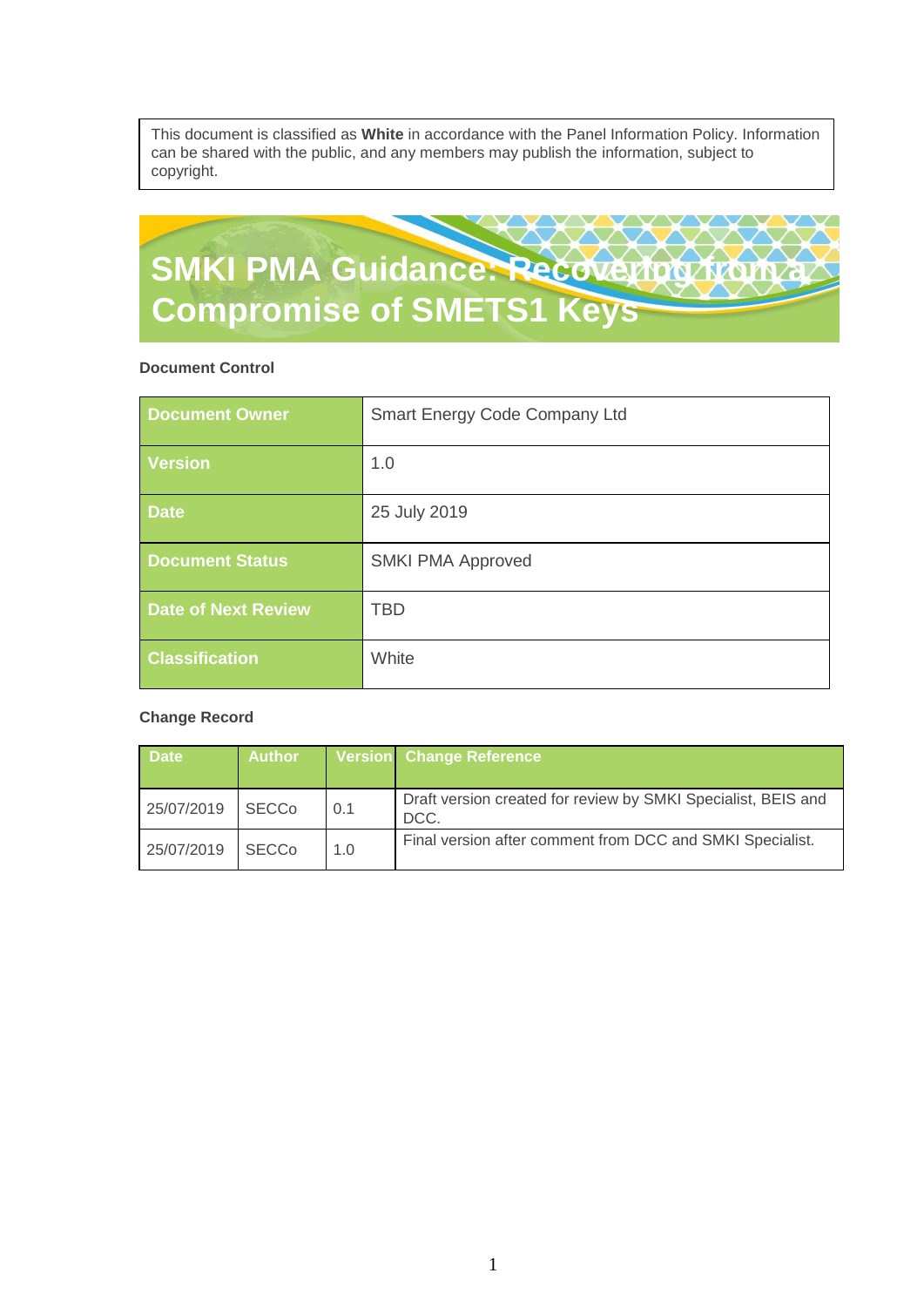# Table of Contents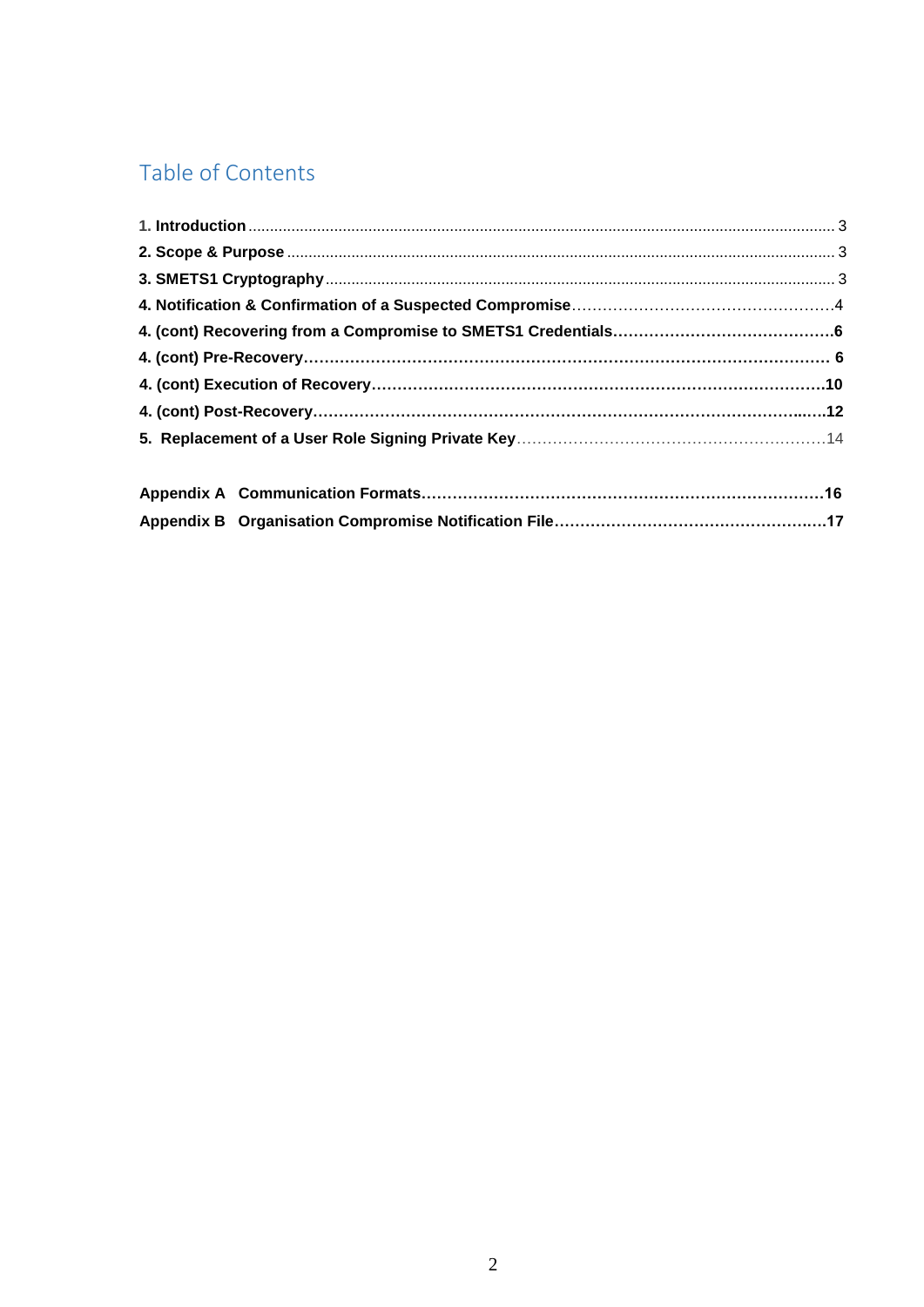# <span id="page-2-0"></span>**1. Introduction**

Section L10.4 of the Smart Energy Code (SEC) sets out the principle rights and obligations for compliance with any requirements set out in the SMKI Recovery Procedure. The detailed SMKI Recovery Procedures are set out in SEC Appendix L.

The SEC Appendix L is being modified by the SMKI PMA, subject to consultation by BEIS, to include the Recovery Procedures that apply to the Private Keys associated with the SMETS1 Service Provider (S1SP) Held Signing Device Security Credentials in the event of a Compromise after Enrolment and Adoption into the DCC.

Until the SMETS1 Recovery Procedures are implemented into the SEC, the SMKI PMA have provided the guidance set out in this document in line with SEC Appendix L which states "*The procedures as set out in this document* [SEC Appendix L] *shall be executed in the event of a Compromise (or suspected Compromise) of a Relevant Private Key, other than as directed by the SMKI PMA, in accordance with the procedures set out in this document."* 

The procedures as set out in this document shall be executed in the event of a Compromise (or suspected Compromise) of a Relevant Private Key,

For the purposes of these procedures:

- a) notwithstanding the definition as set out in Section A of the Code, "Subscriber" means, in relation to any Organisation Certificate associated with a Relevant Private Key, a Party which has been Issued with and accepted that Organisation Certificate, acting in its capacity as the holder of the Organisation Certificate;
- b) a Private Key is "associated" with an Organisation Certificate where that Private Key is associated with the Public Key contained within that Organisation Certificate;

# **2. Scope and Purpose**

The purpose of these procedures is to provide guidance for the DCC, Parties and the SMKI PMA in the event of a Compromise to the Private Keys associated with the S1SP Held Signing Device Security Credentials.

In this document, the use of defined terms (where capitalised) have the same meaning as those defined in the Smart Energy Code and are not redefined within this document.

# **3. SMETS1 Cryptography**

SMETS1 Enrolment and Adoption uses SMKI and DCCKI where appropriate. SMKI is used to allow signing and authentication of SMETS1 messages both by DCC Users and all other components which form part of the solution (except for communications to CHs and Devices where existing cryptographic protections will be used as the basis for the solution).

Unlike SMETS2, the SMETS1 Devices do not hold all the cryptographic credentials. The S1SP holds the Organisation Certificates for the SMETS1 security credentials for SMETS1 Devices.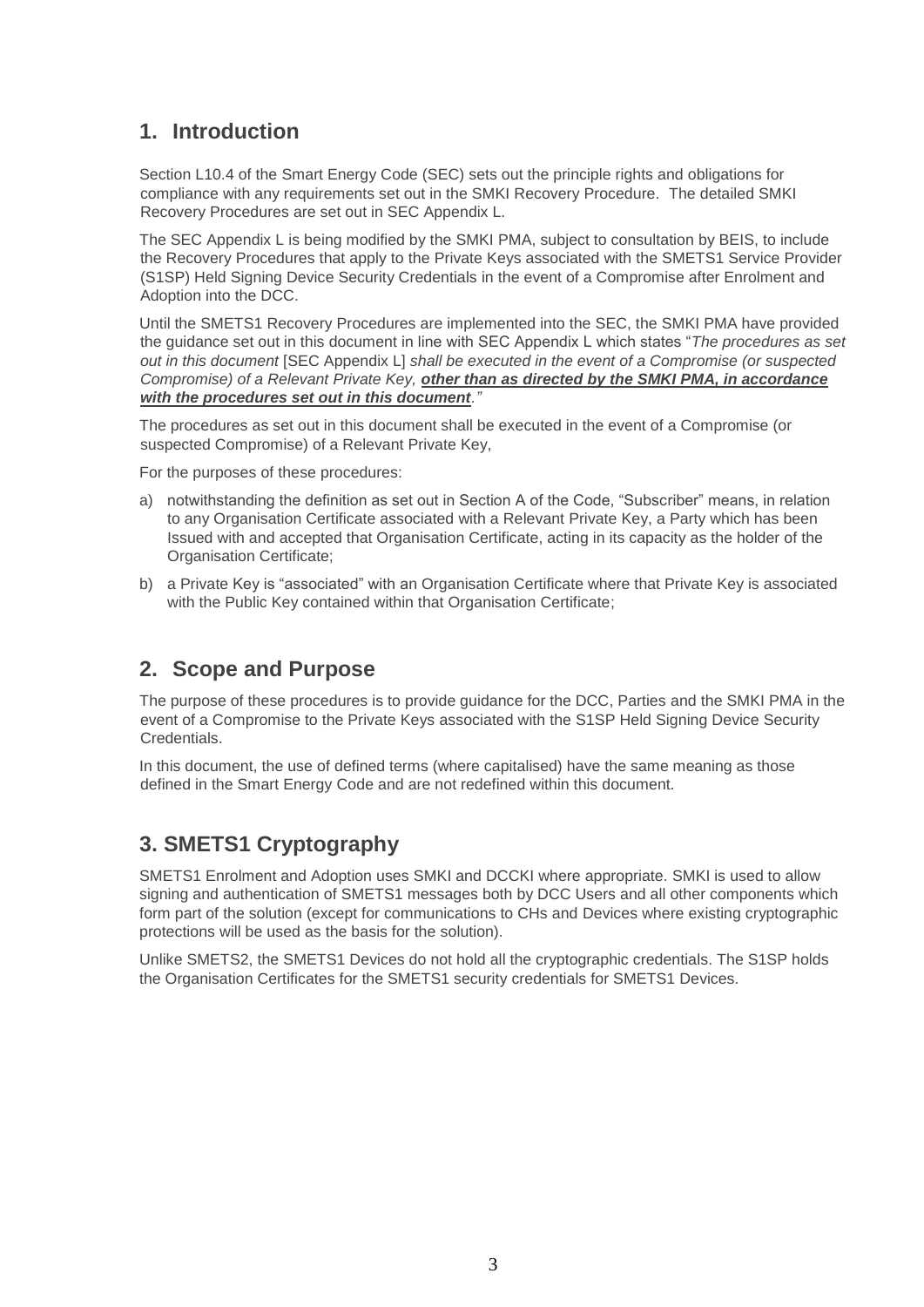Figure 1 below, shows the relevant Organisation Certificates that form part of the S1SP Held Signing Device Security Credentials for SMETS1 Devices that are enrolled into the DCC:





The Check of Cryptographic Protection applied by an S1SP to a Critical Service Request targeting a SMETS1 CHF is carried out using the Notified Critical Supplier Certificate for the corresponding SMETS1 ESME. No separate certificate is stored

# **4. Notification and confirmation of a suspected Compromise**

This section is taken directly from SEC Appendix L Section 4.

Any person may notify the DCC that there is a Compromise or suspected Compromise of a Relevant Private Key or a Private Key associated with an Organisation Certificate containing the related Public Key, where that Private Key is used by a User to Digitally Sign any Service Request.

Where the DCC is notified or becomes aware of a Compromise or suspected Compromise of a Relevant Private Key or a Private Key associated with an Organisation Certificate that is used by a User to Sign any Service Request or Signed Pre-Command, the DCC shall raise an Incident in accordance with sections 2.1 and 2.2 of the Incident Management Policy and shall notify the SMKI PMA, via secured electronic means, that a Compromise or suspected Compromise has been notified.

The DCC shall contact the Subscriber for the Organisation Certificate associated with that Private Key or Contingency Symmetric Key (which may include the DCC itself as the Subscriber), as soon as reasonably practicable, via telephone and email using the contact details held by the SMKI Registration Authority. The DCC shall provide the Subscriber, via secured electronic means, with the appropriate Incident reference number and information relating to the notified Compromise. The DCC shall request confirmation from the Subscriber as to whether the Subscriber reasonably believes that a Compromise has occurred, and wishes to proceed with one or more of the recovery processes, which shall be confirmed by:

- a) A SMKI Senior Responsible Officer (SMKI SRO) on behalf of a Party; or
- b) A SMKI SRO, SMKI Registration Authority Manager or member of SMKI Registration Authority Personnel on behalf of the DCC.

The Subscriber shall take reasonable steps to ensure that confirmation of whether it reasonably believes that a Compromise has occurred is provided to the DCC by the representatives above, within 24 hours of the request for confirmation from the DCC, via secured electronic means. Where the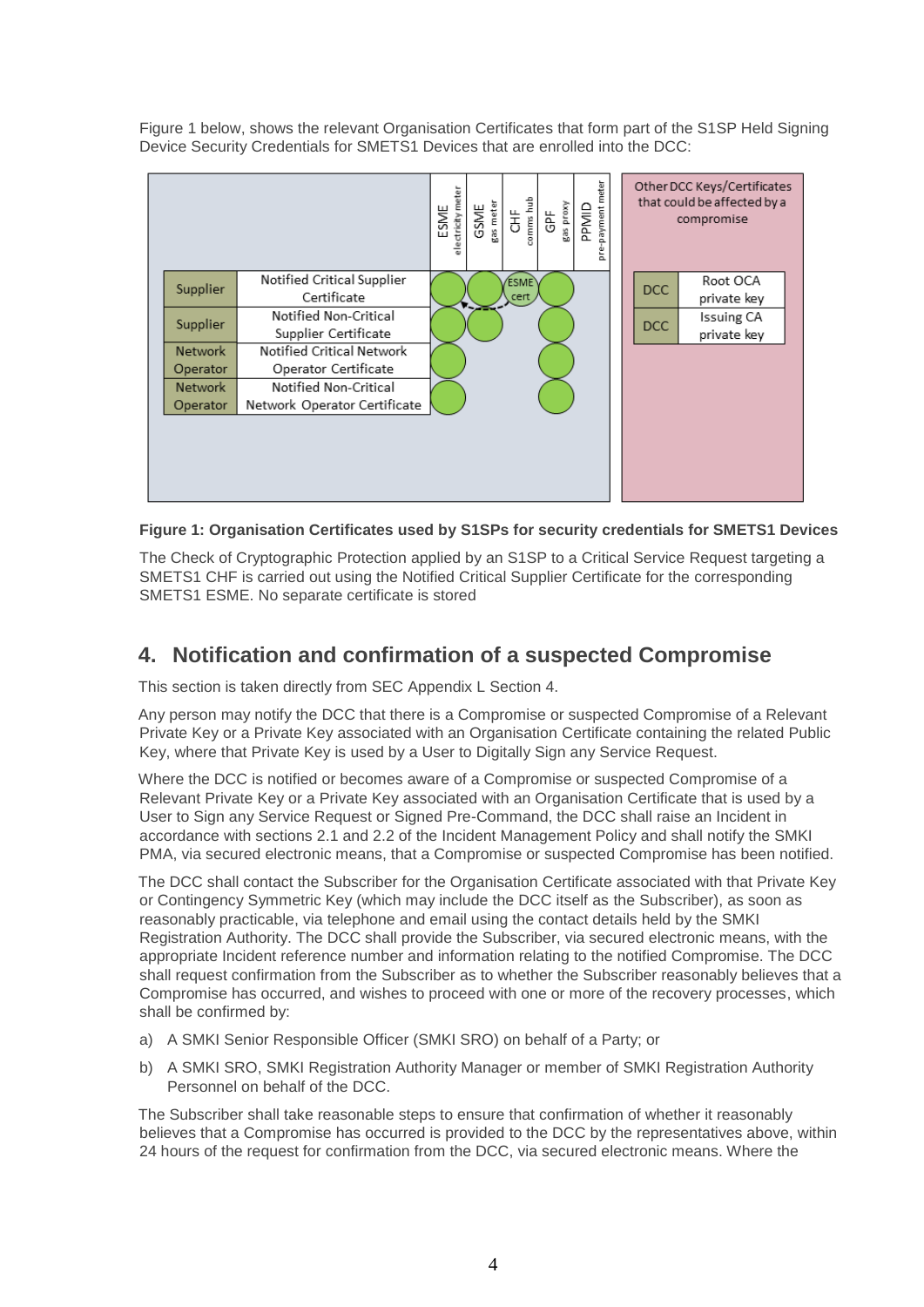Subscriber confirms that it does not reasonably believe that a Compromise has occurred, the DCC shall close the Incident in accordance with section 2.12 of the Incident Management Policy.

Where the DCC receives confirmation that the Subscriber reasonably believes that a Compromise has occurred, the DCC shall also identify any Responsible Supplier(s) that are affected by the confirmed Compromise, in accordance with the procedures as set out in this document.

Where the DCC receives multiple Compromise notifications, the DCC may execute a common set of procedural steps to address such multiple Compromises, where it reasonably believes that such an approach would achieve the required recovery in an efficient manner.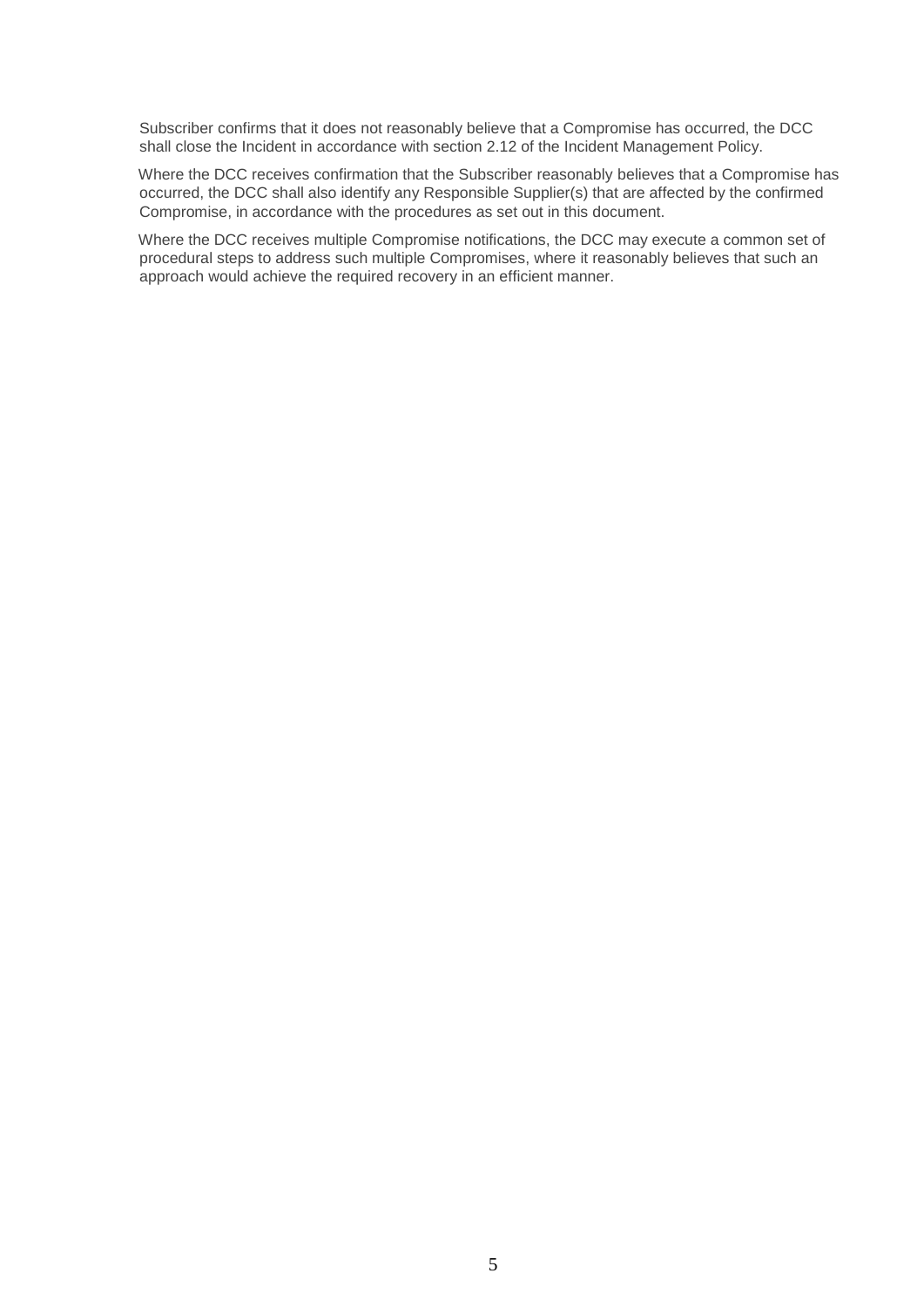## **4 (continued)**

## **Procedure to recover from the Compromise of a Private Key corresponding with a Public Key which forms part of any S1SP Held Device Security Credentials**

This section will, subject to consultation, be included in SEC Appendix L in due course and will be Section 4.1A.

# **4.1A Method 1A – replacement by the affected Subscriber using its Compromised Private Key (or one suspected of being Compromised) of associated S1SP Held Device Security Credentials**

## **4.1A.1 Pre-Recovery**

The DCC shall execute the procedure as set out immediately below, following notification of the Compromise (or suspected Compromise) of the Private Key associated with the Public Key contained within an Organisation Certificate that forms a part of any S1SP Held Device Security Credentials, in accordance with section 3.2 of this document and notification from the affected Subscriber that it wishes to recover from the Compromise using the procedure set out in this section.

#### *Informative:*

- This section does not apply to User Role Signing Private Keys. Please see Section 5 [the Modified SEC version will be Section 7] of this document for further guidance on the User Role Signing Keys.
- This section is only applicable to Responsible Suppliers, Electricity Distributors, Gas Transporters and the DCC.
- All S1SP Held Device Security Credentials are Organisation Certificates.
- In accordance with the definition included within Section A of the Code, S1SP Held Device Security Credentials include the Notified Critical Supplier Certificate ID, Notified Non-Critical Supplier Certificate ID, Notified Critical Network Operator Certificate ID, Notified Non-Critical Network Operator Certificate ID, Notified Critical Supplier ID, Notified Non-Critical Supplier ID, Notified Critical Network Operator ID and Notified Non-Critical Network Operator ID identified by the Organisation Certificates contained within the ReplacementCertificates (with its DUIS meaning) of a Service Request. . These are held by the DCC S1SP and not on the SMETS1 Device.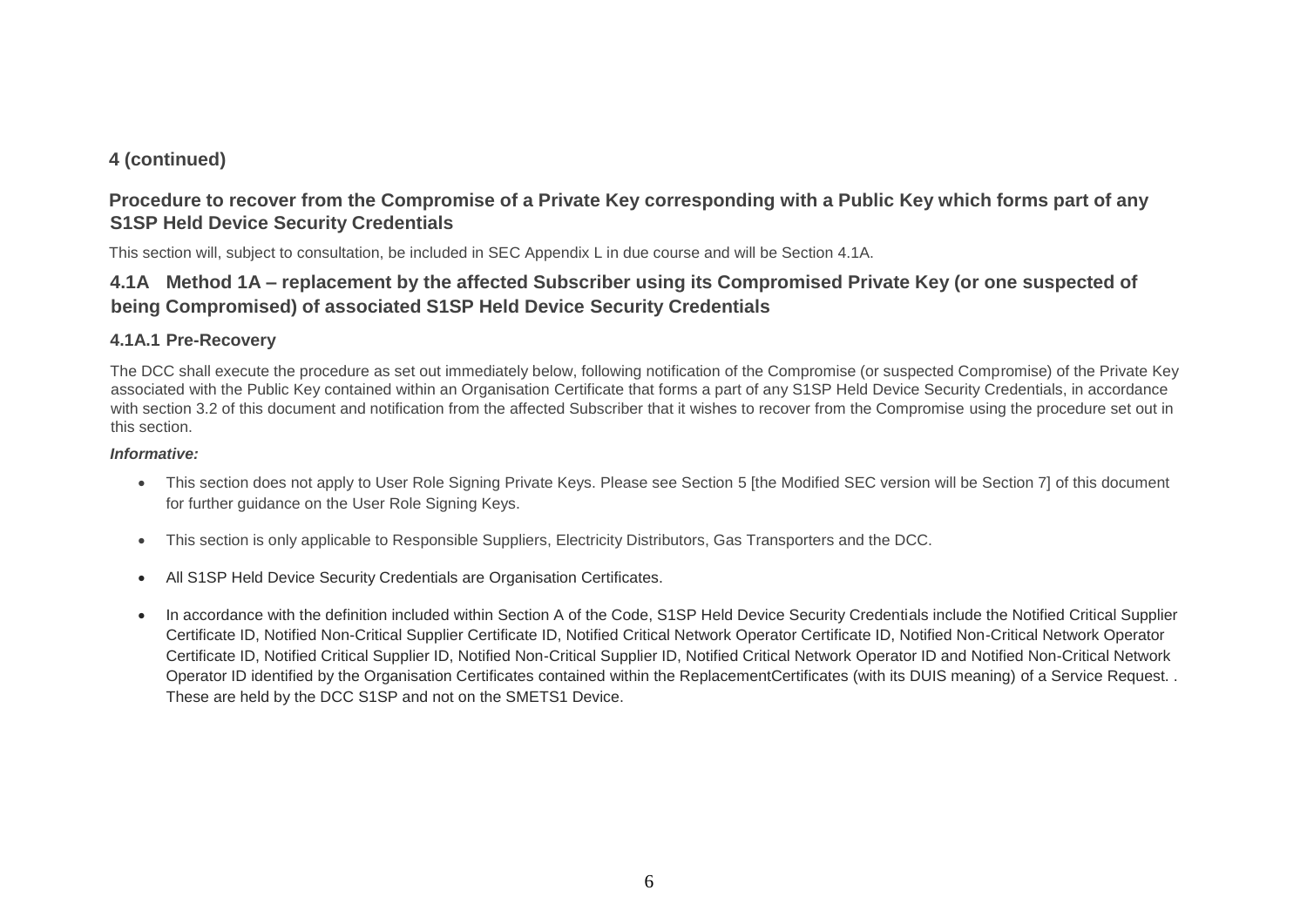| Step     | When                                                                                                                                                                                                                                                                                                                                                          | Obligation                                                                                                                                                                                                                                                                                                                                                                                                                                                                                                                                                                                                                                                                                                                                                                                                                                                                                                                                                                                                                                                                                                                                                                                                                                                                                                                                                                                                                                                                                                                                               | Responsibility | <b>Next Step</b> |
|----------|---------------------------------------------------------------------------------------------------------------------------------------------------------------------------------------------------------------------------------------------------------------------------------------------------------------------------------------------------------------|----------------------------------------------------------------------------------------------------------------------------------------------------------------------------------------------------------------------------------------------------------------------------------------------------------------------------------------------------------------------------------------------------------------------------------------------------------------------------------------------------------------------------------------------------------------------------------------------------------------------------------------------------------------------------------------------------------------------------------------------------------------------------------------------------------------------------------------------------------------------------------------------------------------------------------------------------------------------------------------------------------------------------------------------------------------------------------------------------------------------------------------------------------------------------------------------------------------------------------------------------------------------------------------------------------------------------------------------------------------------------------------------------------------------------------------------------------------------------------------------------------------------------------------------------------|----------------|------------------|
| 4.1A.1.1 | As soon as possible,<br>following notification<br>that the Subscriber<br>wishes to recover using<br>its own Compromised<br>(or one suspected of<br>being Compromised)<br>Private Key associated<br>with the Public Key<br>contained within an<br><b>Organisation Certificate</b><br>that forms part of any<br>S1SP Held Device<br><b>Security Credentials</b> | The affected Subscriber shall consider the security risks arising from the<br>Compromise or suspected Compromise of its Private Key and be aware<br>that, until the Private Key is destroyed, there is a risk of the Private Key<br>being used to achieve adverse consequences for the consumer.<br>However, it should be noted that revoking the Organisation Certificate (that<br>forms part of any S1SP Held Device Security Credentials) containing the<br>Public Key associated with the Compromised (or one suspected of being<br>Compromised) Private Key will prevent the Private Key from being used to<br>send authorised Commands to a SMETS1 Device. This is due to the fact<br>that once a CRL is published, the DSP/S1SP/DCO will reject Service<br>Requests destined for SMETS1 Devices signed using a Private Key with<br>an associated Revoked Organisation Certificate.<br>Due consideration should be given before destroying a Compromised (or<br>one suspected of being Compromised) Private Key and its associated<br>Organisation Certificate if the recovery steps detailed in 4.1A.2.1 to<br>4.1A.2.5 of this section have not yet been carried out. Destroying the<br>Private Key and/or its associated Organisation Certificate prior to carrying<br>out these steps may put pre-payment customers at risk.<br>It is advisable to conduct the replacement of Organisation Certificates that<br>form part of any S1SP Held Device Security Credentials as quickly as<br>possible in accordance with 4.1A.2.2 of this document. | Subscriber,    | 4.1A.1.2         |
| 4.1A.1.2 | As soon as reasonably<br>practicable, following<br>4.1A.1.1                                                                                                                                                                                                                                                                                                   | A SMKI ARO acting on behalf of the affected Subscriber shall submit to the<br>DCC, via secured electronic means, one or more files which shall be<br>Organisation Compromise Notification Files as set out in Annex B. The<br>affected Subscriber should ensure that such files together contain details<br>of:<br>a) the Incident to which the submission relates;                                                                                                                                                                                                                                                                                                                                                                                                                                                                                                                                                                                                                                                                                                                                                                                                                                                                                                                                                                                                                                                                                                                                                                                      | Subscriber     | 4.1A.1.3         |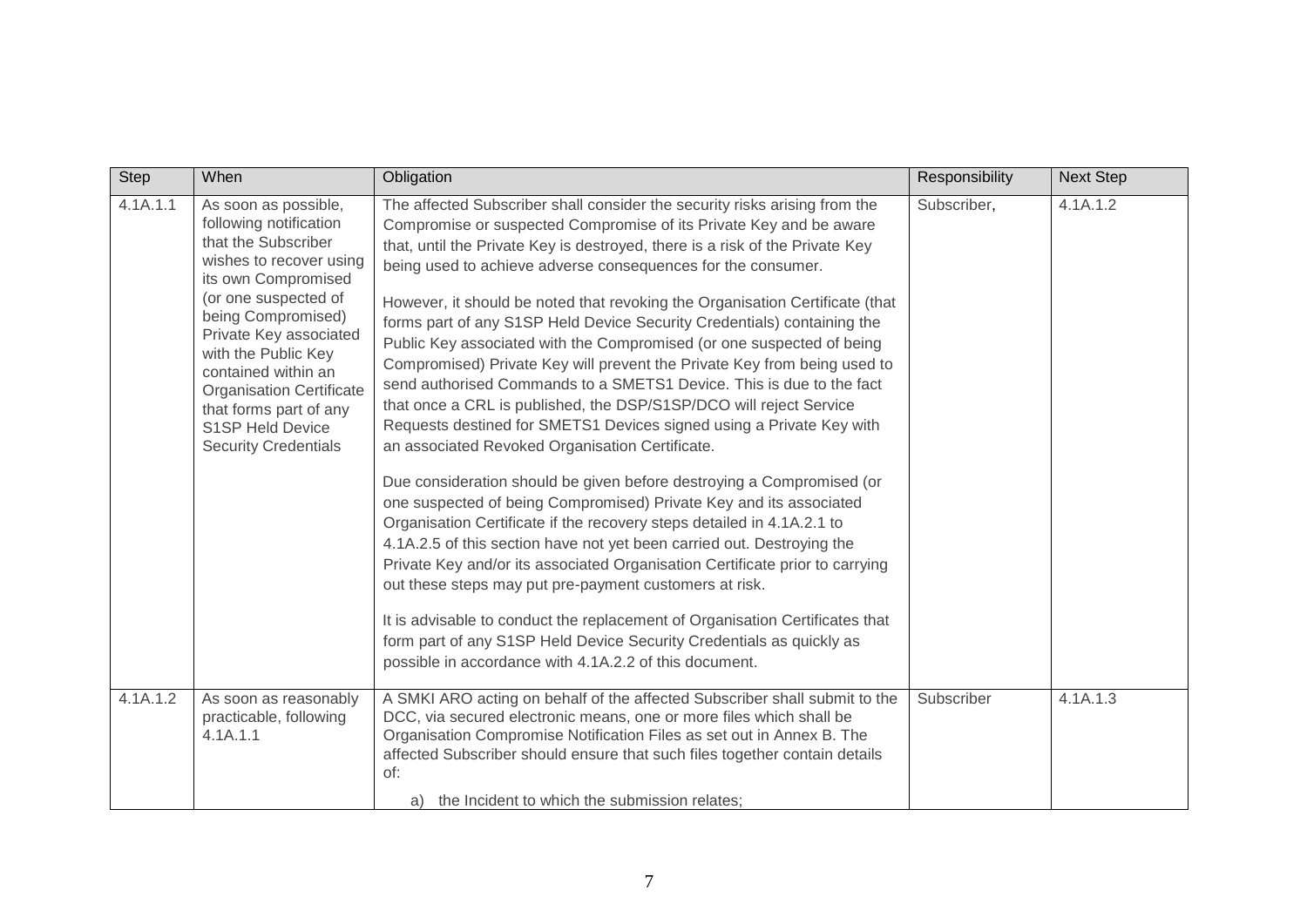|          |                                                             | the EUI-64 identifiers for the organisation that is the affected<br>b)<br>Subscriber to which the Compromise, or suspected Compromise of<br>the Private Key relates; and<br>for each Organisation Certificate that forms part of any S1SP Held<br>C)<br>Device Security Credentials and is affected by the Compromise or<br>suspected Compromise, the serial number of the Organisation<br>Certificate, the SMETS1 Device IDs and the nature of the affected<br>S1SP Held Device Security Credentials.<br>In addition, a SMKI ARO acting on behalf of the affected Subscriber shall,<br>as soon as reasonably practicable, submit an Anomaly Detection<br>Thresholds File to the DCC, which shall include amended Anomaly<br>Detection Thresholds that they estimate will be required to replace the<br>affected Organisation Certificates that form a part of any S1SP Held<br>Device Security Credentials. The affected Subscriber shall ensure that the<br>Anomaly Detection Thresholds File is: |            |          |
|----------|-------------------------------------------------------------|-----------------------------------------------------------------------------------------------------------------------------------------------------------------------------------------------------------------------------------------------------------------------------------------------------------------------------------------------------------------------------------------------------------------------------------------------------------------------------------------------------------------------------------------------------------------------------------------------------------------------------------------------------------------------------------------------------------------------------------------------------------------------------------------------------------------------------------------------------------------------------------------------------------------------------------------------------------------------------------------------------|------------|----------|
|          |                                                             | submitted using the mechanism specified in the Threshold<br>a)<br>Anomaly Detection Procedure;<br>in the format as set out in section 5.3 of the Threshold Anomaly<br>b)<br>Detection Procedure; and<br>Digitally Signed using the Private Key corresponding with a File<br>C)<br>Signing Certificate issued to the Subscriber for the purpose of<br>Digital Signing of files as set out in section 6 of the Threshold<br>Anomaly Detection Procedure.                                                                                                                                                                                                                                                                                                                                                                                                                                                                                                                                              |            |          |
| 4.1A.1.3 | As soon as reasonably<br>practicable, following<br>4.1A.1.2 | The DCC shall notify the SMKI PMA, via a secured electronic means, as<br>soon as reasonably practicable:<br>that a Compromise of an Organisation's Private Key has been<br>a)<br>notified;<br>that the Subscriber intends to use method 1 (as set out in section<br>b)<br>4.1A of this document) to recover; and<br>of details relating to the Compromise, comprising the Subscriber<br>C)<br>and the number of Organisation Certificates that form a part of any<br>S1SP Held Device Security Credentials affected, which will include<br>the Organisation Compromise Notification Files as set out in Annex<br>B for Subscribers that are not the DCC, or Other Compromise<br>Notification Files as set out in Annex D where the Subscriber is the<br>DCC.                                                                                                                                                                                                                                        | <b>DCC</b> | 4.1A.1.4 |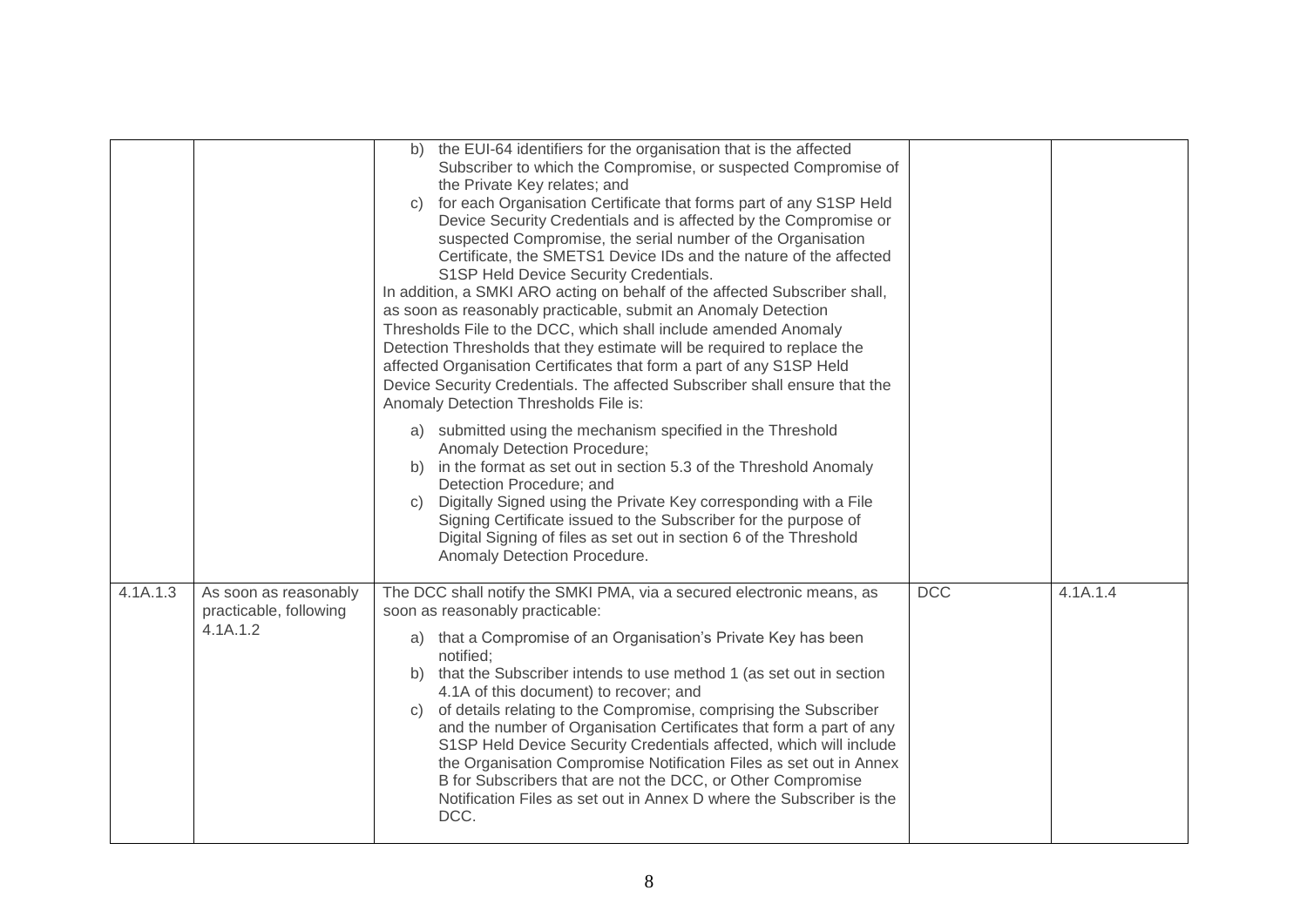| 4.1A.1.4 | As soon as reasonably<br>practicable, following<br>4.1A.1.3 | Where the affected Subscriber is not the Responsible Supplier for a<br>SMETS1 Device that is notified in step 4.1A.1.1, the DCC shall notify the<br>Responsible Supplier, via secured electronic means, that a Subscriber<br>wishes to recover from Compromise using its own Private Key.                                                                                                                        | <b>DCC</b> | Procedure as set<br>out in section<br>4.1A.2 of this<br>document |
|----------|-------------------------------------------------------------|------------------------------------------------------------------------------------------------------------------------------------------------------------------------------------------------------------------------------------------------------------------------------------------------------------------------------------------------------------------------------------------------------------------|------------|------------------------------------------------------------------|
|          |                                                             | The DCC shall also provide to the Responsible Supplier, via a secured<br>electronic means, one or more Organisation Compromise Notification Files<br>as set out in Annex B for Subscribers that are not the DCC, or Other<br>Compromise Notification Files as set out in Annex D where the Subscriber<br>is the DCC, which together contain details of the SMETS1 Device IDs to<br>which the Compromise relates. |            |                                                                  |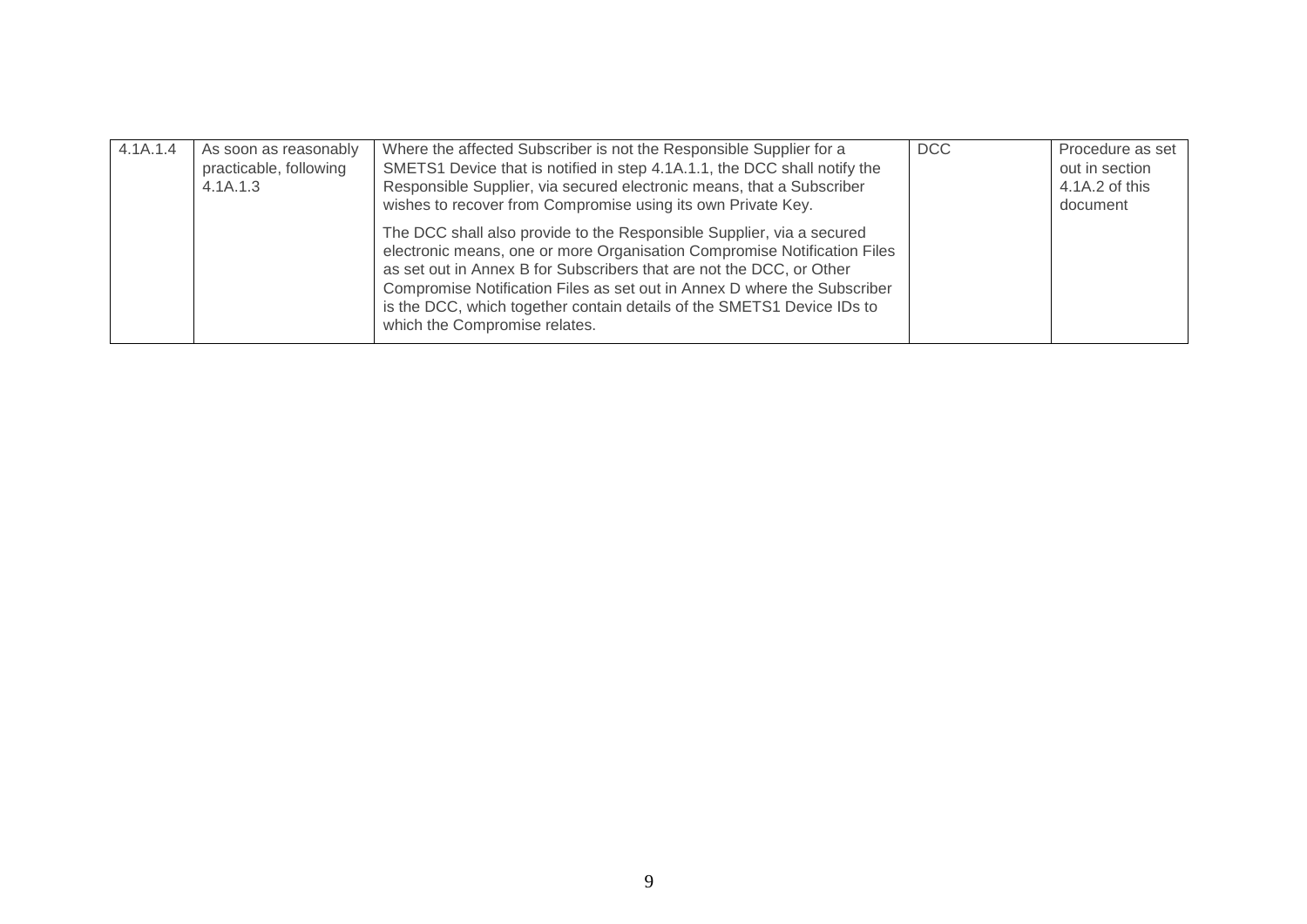

### **4.1A.2 Execution of Recovery Procedure**

The procedure as set out immediately below, amended as instructed by the SMKI PMA, shall be used following execution of the process as set out in section 4.1A.1 of this document.

| Step                               | When                                                                                                                                                                                                                                                                                                                        | Obligation                                                                                                                                                                                                                                                                                                                                                                                                                 | Responsibility | <b>Next Step</b>                          |
|------------------------------------|-----------------------------------------------------------------------------------------------------------------------------------------------------------------------------------------------------------------------------------------------------------------------------------------------------------------------------|----------------------------------------------------------------------------------------------------------------------------------------------------------------------------------------------------------------------------------------------------------------------------------------------------------------------------------------------------------------------------------------------------------------------------|----------------|-------------------------------------------|
| 4.1A.2.1                           | As soon as reasonably<br>practicable, following<br>procedure as set out<br>in section 4.1A.1                                                                                                                                                                                                                                | The DCC shall temporarily amend the Anomaly Detection Thresholds for<br>the affected Subscriber to allow submission of Service Requests to<br>replace affected Organisation Certificates, including performing the checks<br>and validations set out in the Threshold Anomaly Detection Procedure.                                                                                                                         | DCC (DSP TAD)  | 4.1A.2.2                                  |
|                                    |                                                                                                                                                                                                                                                                                                                             | The DCC shall inform, via a secured electronic means, a SMKI SRO and<br>the SMKI ARO that provided the details in step 4.1A.1.2, that the Anomaly<br>Detection Threshold values have been successfully amended.                                                                                                                                                                                                            |                |                                           |
| 4.1A.2.2                           | As soon as reasonably                                                                                                                                                                                                                                                                                                       | The affected Subscriber shall either:                                                                                                                                                                                                                                                                                                                                                                                      | Subscriber     | 4.1A.2.3                                  |
| practicable, following<br>4.1A.2.1 | identify replacement Organisation Certificates that form a part of<br>a)<br>any S1SP Held Device Security Credentials; or<br>submit such Certificate Signing Requests (CSRs) that are required<br>b)<br>in order to acquire new Organisation Certificates that form a part<br>of any S1SP Held Device Security Credentials. |                                                                                                                                                                                                                                                                                                                                                                                                                            |                |                                           |
| 4.1A.2.3                           | As soon as reasonably<br>practicable, following<br>4.1A.2.2                                                                                                                                                                                                                                                                 | The affected Subscriber shall submit Service Requests as required, in<br>accordance with the provisions of the DCC User Interface Specification, to<br>replace affected Organisation Certificates that form a part of any S1SP<br>Held Device Security Credentials and shall, in doing so, monitor<br>replacement of such affected Organisation Certificates.                                                              | Subscriber     | 4.1A.2.4                                  |
| 4.1A.2.4                           | As soon as reasonably<br>practicable, following<br>4.1A.2.3                                                                                                                                                                                                                                                                 | Upon completion of its activities to replace affected Organisation<br>Certificates that form a part of any S1SP Held Device Security<br>Credentials, the affected Subscriber shall inform the DCC, via a secured<br>electronic means:<br>that its activities in respect of the replacement of Organisation<br>a)<br>Certificates that form a part of any S1SP Held Device Security<br>Credentials have been completed; and | Subscriber     | 4.1A.2.6 or<br>4.1A.2.5 if<br>appropriate |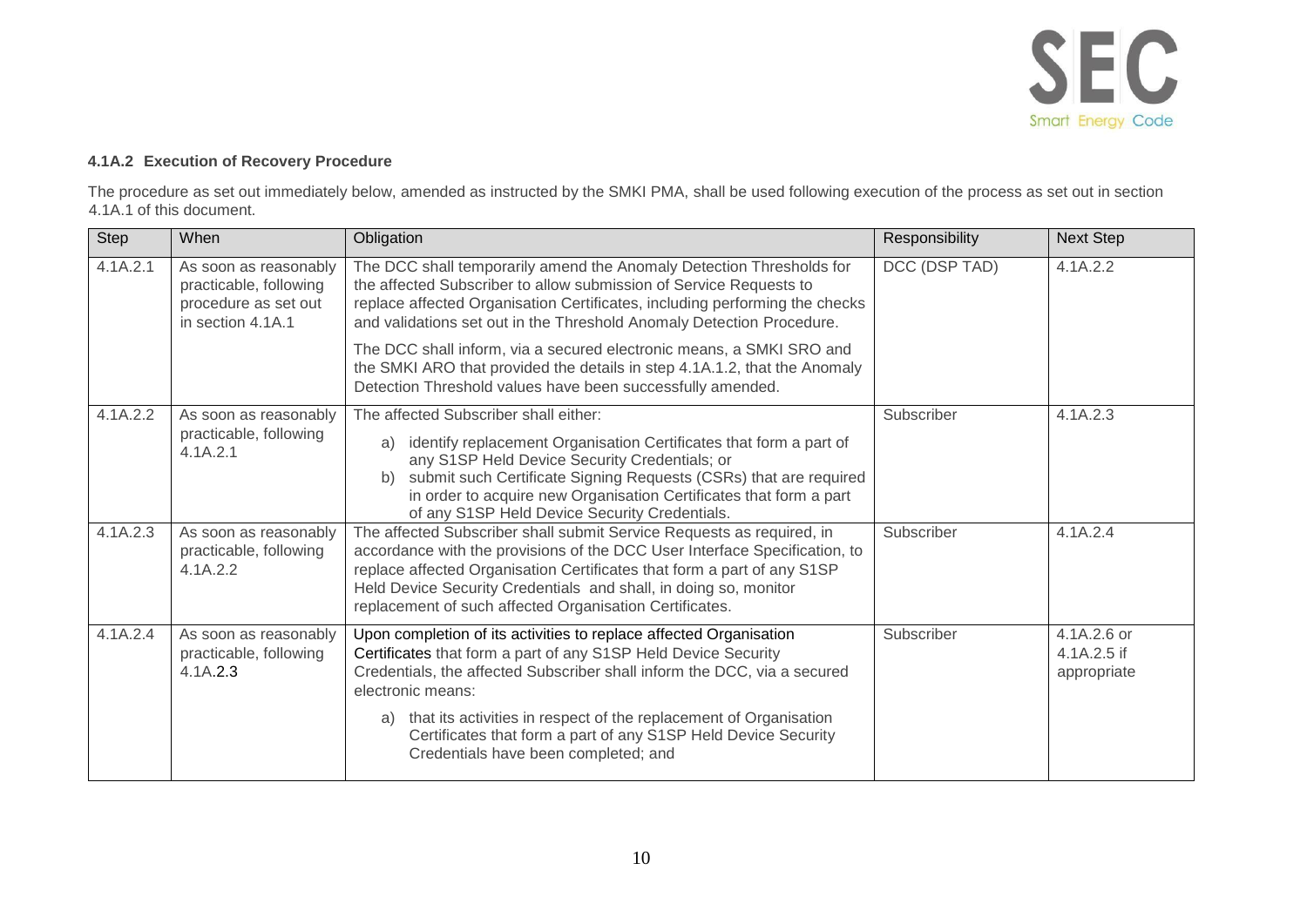

|          |                                                             | of the Organisation Certificates that form a part of any S1SP Held<br>b)<br>Device Security Credentials for which replacement has not been<br>completed, which shall be submitted as one or more Organisation<br>Compromise Recovery Progress Files as set out in Annex C for<br>Subscribers that are not the DCC, or Other Compromise Recovery<br>Progress Files as set out in Annex E.                                                                                                                                                                                                                                         |                 |                                                                    |
|----------|-------------------------------------------------------------|----------------------------------------------------------------------------------------------------------------------------------------------------------------------------------------------------------------------------------------------------------------------------------------------------------------------------------------------------------------------------------------------------------------------------------------------------------------------------------------------------------------------------------------------------------------------------------------------------------------------------------|-----------------|--------------------------------------------------------------------|
| 4.1A.2.5 | As soon as reasonably<br>practicable, following<br>4.1A.2.4 | Where the affected Subscriber is not the Responsible Supplier for a<br>SMETS1 Device that is notified in step 4.1A.1.1, the DCC shall notify the<br>Responsible Supplier for affected SMETS1 Devices, via secured<br>electronic means, which SMETS1 Devices were not recovered<br>successfully, in one or more Organisation Recovery Progress Files as set<br>out in Annex C for Subscribers that are not the DCC, or Other<br>Compromise Recovery Progress Files as set out in Annex E where the<br>Subscriber is the DCC.                                                                                                      | <b>DCC</b>      | Procedure as set<br>out in section<br>4.1A.2.6 of this<br>document |
| 4.1A.2.6 | As soon as reasonably<br>practical following<br>4.1A.2.4    | The affected Subscriber shall submit Certificate Revocation Requests<br>(CRRs), as set out in the SMKI RAPP, in order to revoke affected<br>Organisation Certificates that form a part of any S1SP Held Device<br>Security Credentials.<br>The DCC shall revoke Organisation Certificates that form a part of any<br>S1SP Held Device Security Credentials in accordance with the provisions<br>of Appendix B of the Code and the SMKI RAPP.<br>The affected Subscriber shall destroy the Private Key associated with the<br>revoked Organisation Certificate that forms a part of any S1SP Held<br>Device Security Credentials. | Subscriber, DCC | Procedure as set<br>out in section<br>4.1A.3 of this<br>document   |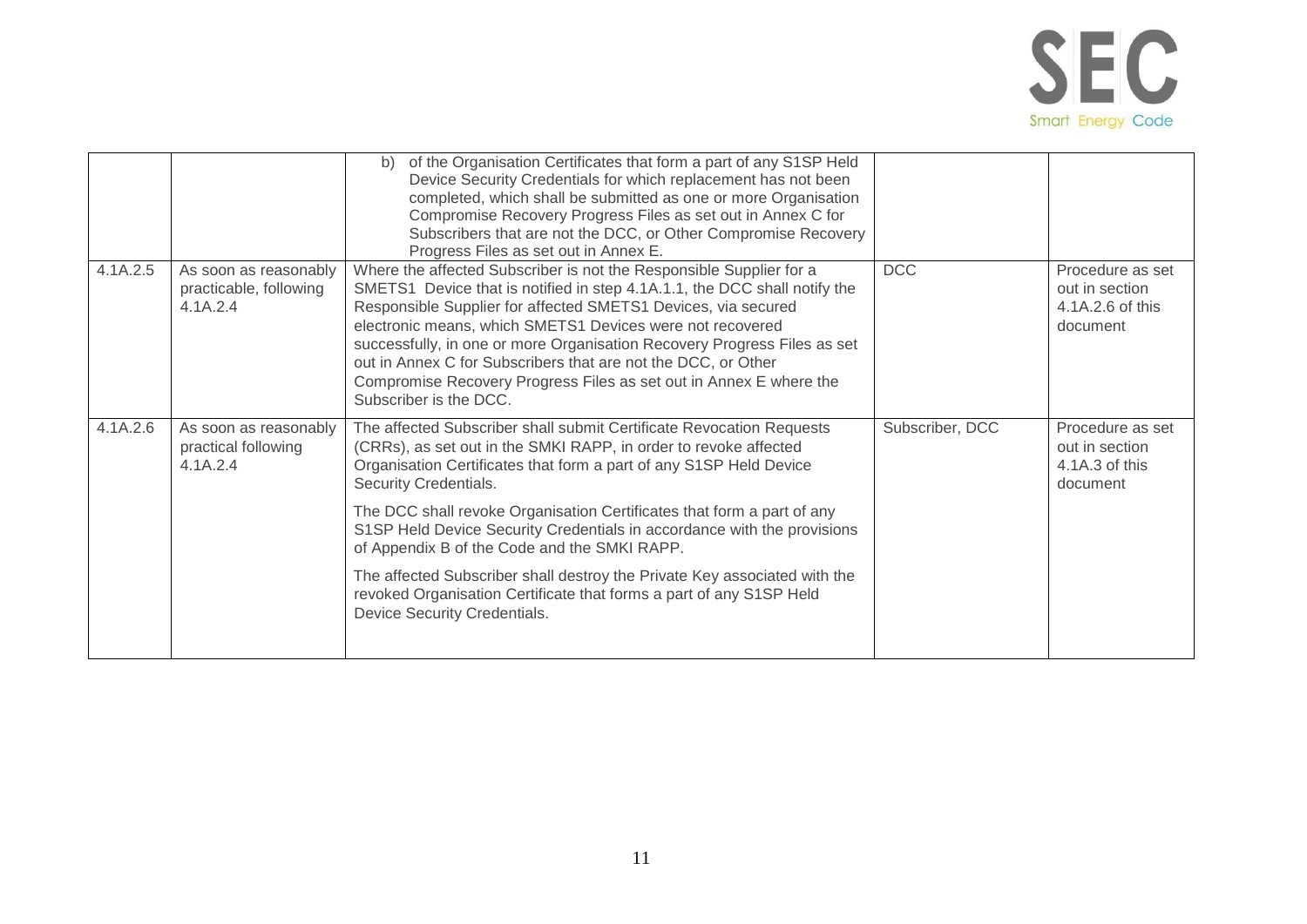

#### **4.1A.3 Post-Recovery**

The procedure as set out immediately below shall be used following recovery from the Compromise of a Private Key associated with an Organisation Certificate using the procedures as set out in sections 4.1A.1 and 4.1A.2 of this document.

| <b>Step</b>                                                                                                                                       | When                                                        | Obligation                                                                                                                                                                                                                                                                                                                                                                                                                                                                                                                                                                                                                    | Responsibility | <b>Next Step</b> |
|---------------------------------------------------------------------------------------------------------------------------------------------------|-------------------------------------------------------------|-------------------------------------------------------------------------------------------------------------------------------------------------------------------------------------------------------------------------------------------------------------------------------------------------------------------------------------------------------------------------------------------------------------------------------------------------------------------------------------------------------------------------------------------------------------------------------------------------------------------------------|----------------|------------------|
| 4.1A.3.1<br>As soon as reasonably<br>practicable, following<br>completion of the<br>procedure as set out in<br>Section 4.1A.2 of this<br>document |                                                             | A SMKI ARO acting on behalf of the affected Subscriber shall, as soon as<br>reasonably practicable, submit appropriate enduring Anomaly Detection<br>Thresholds to the DCC, which shall be submitted as a file as set out in<br>section 5.1 of the Threshold Anomaly Detection Procedure that is Digitally<br>Signed using the Private Key corresponding with a File Signing Certificate<br>issued to the Subscriber for the purpose of Digital Signing of files.                                                                                                                                                             | DCC (DSP TAD)  | 4.1A.3.2         |
|                                                                                                                                                   |                                                             | The DCC shall amend the relevant Anomaly Detection Thresholds to the<br>values as submitted by the affected Subscriber, including performing the<br>checks and validations set out in the Threshold Anomaly Detection<br>Procedure.                                                                                                                                                                                                                                                                                                                                                                                           |                |                  |
| 4.1A.3.2                                                                                                                                          | As soon as reasonably<br>practicable, following<br>4.1A.3.1 | The DCC shall notify the SMKI PMA via a secured means of:<br>the completion of the affected Subscriber's activities in respect of<br>a)<br>the procedure as set out in this section 4.1A; and<br>the Organisation Certificates that form a part of any S1SP Held<br>b)<br>Device Security Credentials for which recovery was not completed,<br>which may be provided in one or more which shall be Organisation<br>Compromise Recovery Progress Files as set out in Annex C for<br>Subscribers that are not the DCC, or Other Compromise Recovery<br>Progress Files as set out in Annex E where the Subscriber is the<br>DCC. | <b>DCC</b>     | End of procedure |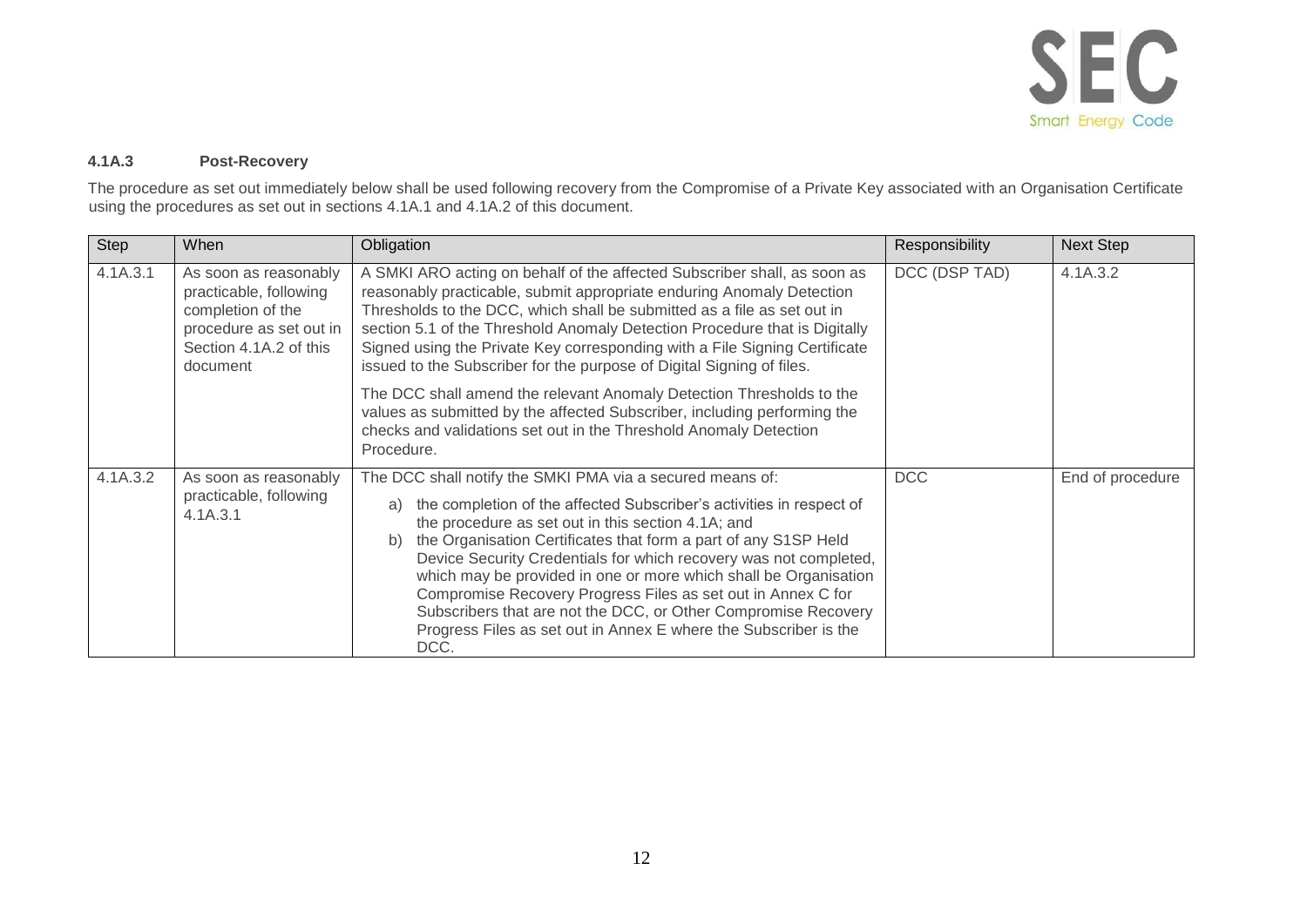# **5. Replacement of a User Role Signing Private Key**

The procedures for revoking an Organisation Certificate associated with a User Role Signing Private Key that is compromised or suspected of being compromised are laid out in SEC Appendix D – SMKI RAPP and SEC Appendix B – Organisation Certificate Policy.

#### **User Role Signing Private Key destruction considerations**

In accordance with Section 3.3.1 of Appendix AD of the SEC, each User Role Signing Private Key must be a separate dedicated Key that is not be used for communication with Devices (i.e. different to that used to sign the GBCS Payload held within Signed Pre-Commands).

Should a User Role Signing Private Key be destroyed and the associated Organisation Certificate be revoked prior to either Method 1 or Method 2 recovery method (as set out in SEC Appendix L) activities being carried out, this will prevent the User from having Service Requests and Signed Pre-Commands being successfully processed by the DCC until User Role Signing Private Key has been replaced and the corresponding replacement Organisation Certificate has been created and has been notified to the DCC. This is the case even if the Private Key used to Digitally Sign the GBCS Payload held within Signed Pre-Commands has not been destroyed and the corresponding Organisation Certificate has not been revoked.

Therefore, it is important for Subscribers to consider the sequence of Private Key destruction and Organisation Certificate revocation when in a recovery scenario.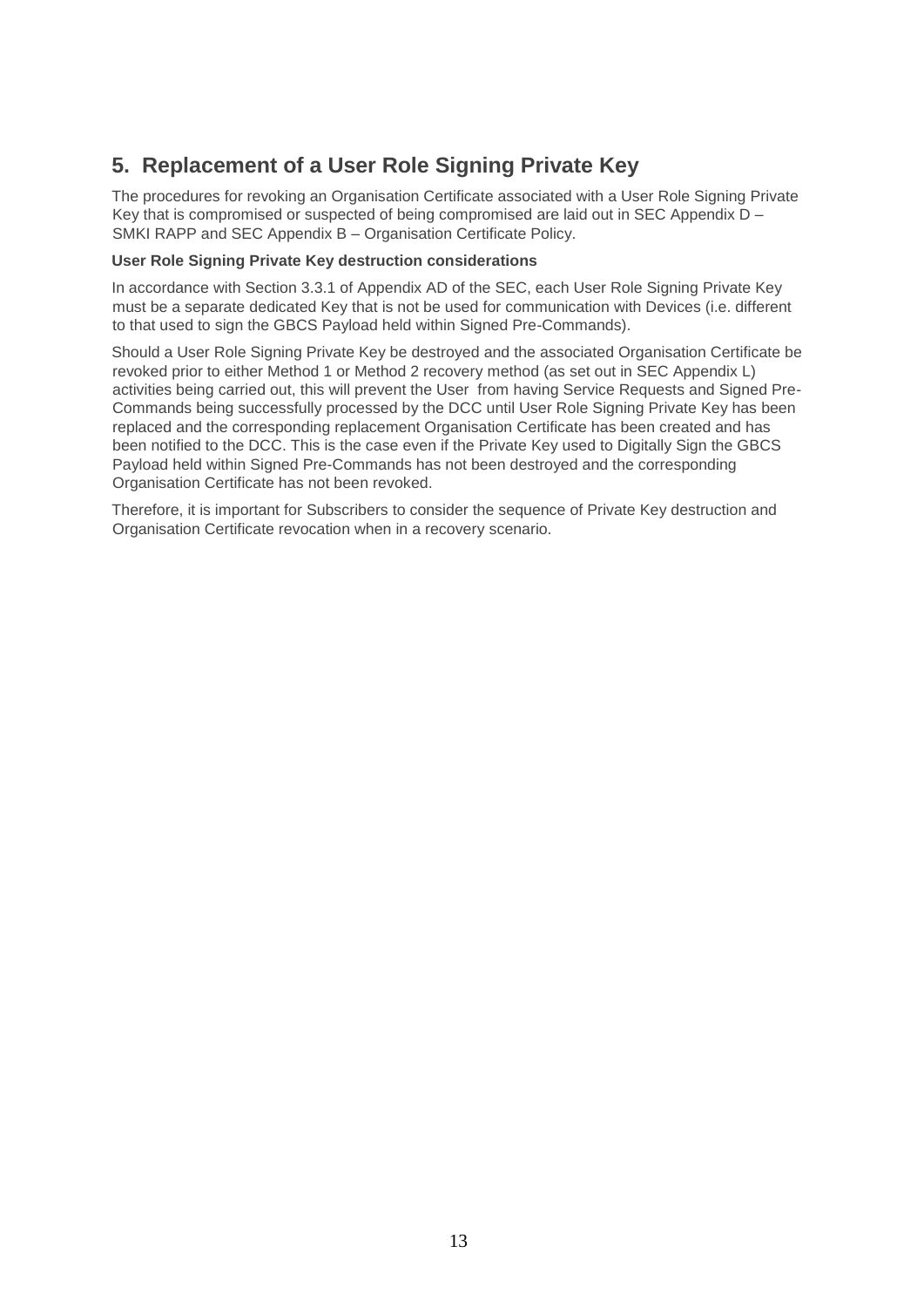# **Appendix A Communication Formats**

In Appendices B to E of SEC Appendix L, each of the CSV files specified shall be encoded using the ASCII character set and:

- must have a comma "," as the field separator;
- must have a line feed character 0x0A as the record separator, which in this section is indicated by the "▲" character; and
- may include consecutive comma separators to the left of a record separator to specify that a field has a null value. Where this is the case, DCC shall interpret consecutive commas within a record to indicate a null value.

Some spreadsheets output a carriage return line feed 0x0D0A as the record separator for CSV files and/or do not terminate CSV files with a record separator. Each User submitting a CSV file that is to be Digitally Signed using the Private Key associated with a File Signing Certificate shall, prior to Digitally Signing that file, ensure that:

- the CSV file is formatted to ensure that each record has a separator which is a 0x0A character and that any 0x0D character is removed from the file; and
- the CSV file is terminated with a 0x0A character.

Details of the function of the software utility and the method of Digital Signing of files to support the recovery procedures are contained within section 6 of the Threshold Anomaly Detection Procedure.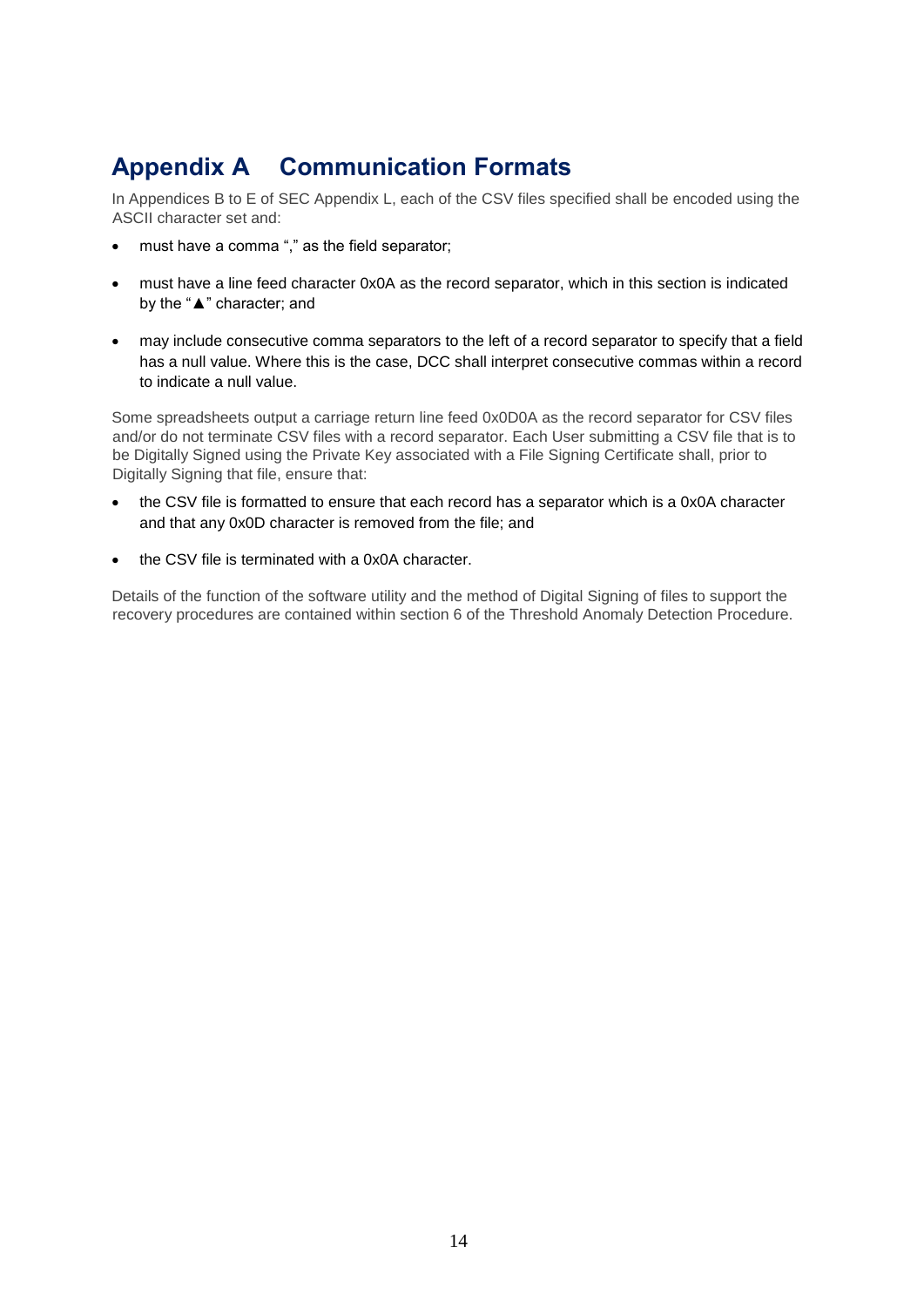# **Appendix B Organisation Compromise Notification File**

Due to the differences in the validation mechanisms in the SMETS1 and SMETS2+ system, the terminology used for Device anchor slot certificates is different. For the purposes of this Appendix B, a SMETS1 Notified Critical Supplier/Network Operator Certificate is considered equivalent to a SMETS2+ Supplier/Network Operator Digital Signature Certificate. A Notified Non-Critical Supplier/Network Operator Certificate is equivalent to a Supplier/Network Operator Key Agreement Certificate. On compromise, these Organisation Certificates shall be included in the corresponding parameters in the Notification File. Pre-payment Key Agreement Certificates (KAKPP) have no corresponding SMETS1 equivalent. A SMETS1 Supplier does not need to populate this field.

Each Organisation Compromise Notification File shall be in the format set out in this Appendix B, and shall have a filename of the form:

#### a) *OC\_Priority*\_*UserID*\_*IncidentID\_N\_FileNum*.csv

Where:

- a) *OC* denotes that the file relates an Organisation Compromise.
- b) *Priority* contains an integer value which shall be set to a value of 1 or 2, where a lesser value denotes that the file has a higher priority than a file submitted in respect of the same Incident with a Priority field containing a higher value. Where the Subscriber submitting the Organisation Compromise Notification File wishes to apply a priority to Organisation Certificate replacement recovery activities, it shall determine such priority values and include the integer priority value within the filename for each Organisation Compromise Notification File submitted.
- c) *UserID* contains the EUI-64 Compliant identifier for:
	- o the affected Subscriber submitting the file, where an affected Subscriber is submitting the file to the DCC; or
	- $\circ$  the Subscriber to which the file is being provided, unless the file is being submitted to the SMKI PMA, where the file is being submitted to a Subscriber by the DCC; or
	- o the DCC, where the file is being submitted to the SMKI PMA by the DCC.
- d) *IncidentID* contains the Incident reference number provided as set out in section 3.2 of this document.
- e) *N* denotes that the file is a notification of affected Organisation Certificates and Devices.
- f) *FileNum* is an integer value, used to distinguish between data that is split across multiple files due to exceeding the maximum permitted number records per file, which is set out immediately below.

Each Organisation Compromise Notification File shall be generated in accordance with the procedure set out immediately below:

- a) an "initial" CSV file shall be created, which shall contain the following records:
	- o UserID ▲
	- o Device\_ID, Affected\_Certificate\_Serial\_Number\_DS, Affected\_Certificate\_Serial\_Number\_KAK, Affected\_Certificate\_Serial\_Number\_KAKPP, Replacement\_Certificate\_Serial\_Number\_DS, Replacement\_Certificate\_Serial\_Number\_KAK, Replacement\_Certificate\_Serial\_Number\_KAKPP *(repeated for each affected Device, with no more than 100,000 such records permitted within any file)* ▲
- b) a File Signing Certificate\_ID shall be appended to the end of the "initial" file, comprising:
	- o all of the attributes contained within the 'Issuer' field in the File Signing Certificate, including attribute names, equals signs and values, which shall be encoded in URL format such that it does not contain any special characters, followed by a comma; and
	- o the Certificate serial number obtained from the 'serialNumber' field in the File Signing Certificate, followed by a 0x0A character; and